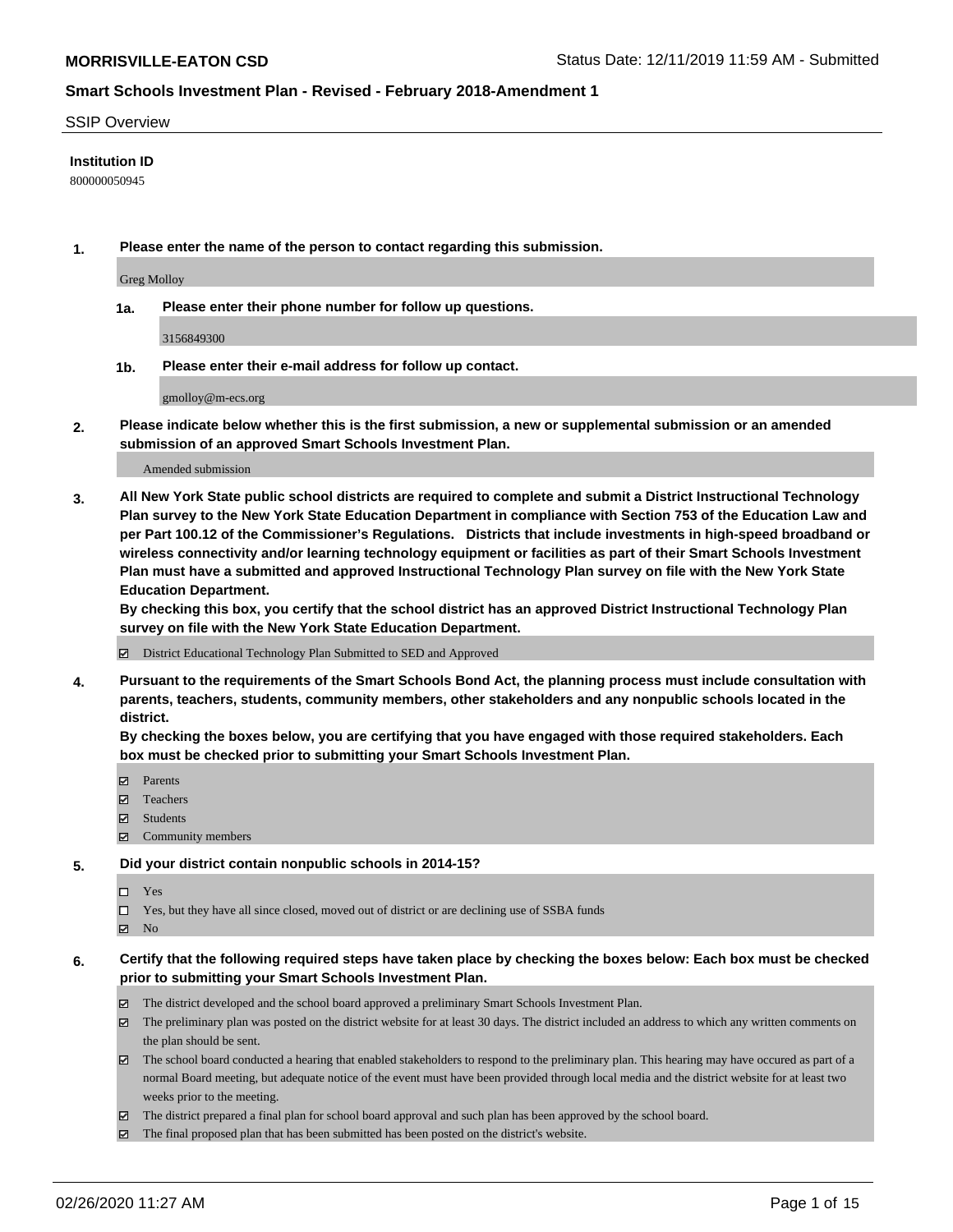SSIP Overview

**6a. Please upload the proposed Smart Schools Investment Plan (SSIP) that was posted on the district's website, along with any supporting materials. Note that this should be different than your recently submitted Educational Technology Survey. The Final SSIP, as approved by the School Board, should also be posted on the website and remain there during the course of the projects contained therein.**

SSIP Summary post amendment 1 for Web.pdf

**6b. Enter the webpage address where the final Smart Schools Investment Plan is posted. The Plan should remain posted for the life of the included projects.**

https://www.m-ecs.org/blog/One.aspx?portalId=23943250

**7. Please enter an estimate of the total number of students and staff that will benefit from this Smart Schools Investment Plan based on the cumulative projects submitted to date.**

645

**8. An LEA/School District may partner with one or more other LEA/School Districts to form a consortium to pool Smart Schools Bond Act funds for a project that meets all other Smart School Bond Act requirements. Each school district participating in the consortium will need to file an approved Smart Schools Investment Plan for the project and submit a signed Memorandum of Understanding that sets forth the details of the consortium including the roles of each respective district.**

 $\Box$  The district plans to participate in a consortium to partner with other school district(s) to implement a Smart Schools project.

#### **9. Please enter the name and 6-digit SED Code for each LEA/School District participating in the Consortium.**

| Partner LEA/District | <b>ISED BEDS Code</b> |
|----------------------|-----------------------|
| (No Response)        | (No Response)         |

### **10. Please upload a signed Memorandum of Understanding with all of the participating Consortium partners.**

(No Response)

**11. Your district's Smart Schools Bond Act Allocation is:**

\$895,411

### **12. Final 2014-15 BEDS Enrollment to calculate Nonpublic Sharing Requirement**

|            | <b>Public Enrollment</b> | Nonpublic Enrollment | Total Enrollment | l Nonpublic Percentage |
|------------|--------------------------|----------------------|------------------|------------------------|
| Enrollment | 678                      |                      | 678.00           | 0.00                   |

**13. This table compares each category budget total, as entered in that category's page, to the total expenditures listed in the category's expenditure table. Any discrepancies between the two must be resolved before submission.**

|                                          | Sub-Allocations | <b>Expenditure Totals</b> | <b>Difference</b> |
|------------------------------------------|-----------------|---------------------------|-------------------|
| <b>School Connectivity</b>               | $-24,751.00$    | $-24,751.00$              | 0.00              |
| Connectivity Projects for<br>Communities | 0.00            | 0.00                      | 0.00              |
| Classroom Technology                     | 61,736.00       | 61,736.00                 | 0.00              |
| Pre-Kindergarten Classrooms              | 0.00            | 0.00                      | 0.00              |
| Replace Transportable<br>Classrooms      | 0.00            | 0.00                      | 0.00              |
| <b>High-Tech Security Features</b>       | 0.00            | 0.00                      | 0.00              |
| Nonpublic Loan                           | 0.00            | 0.00                      | 0.00              |
| Totals:                                  |                 |                           |                   |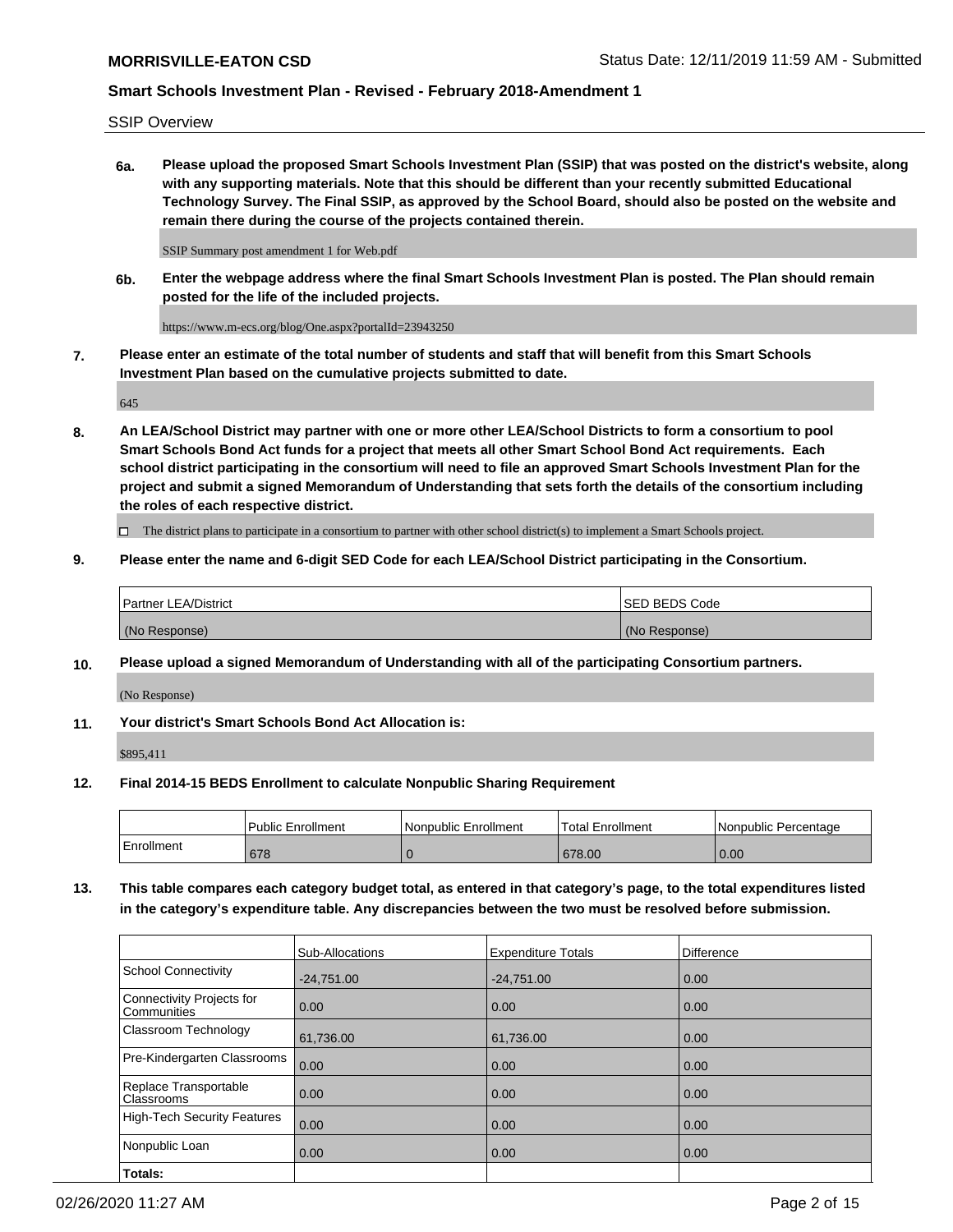SSIP Overview

| <b>Sub-Allocations</b> | Expenditure Totals | <b>Difference</b> |
|------------------------|--------------------|-------------------|
| 36,985                 | 36.985             | 0                 |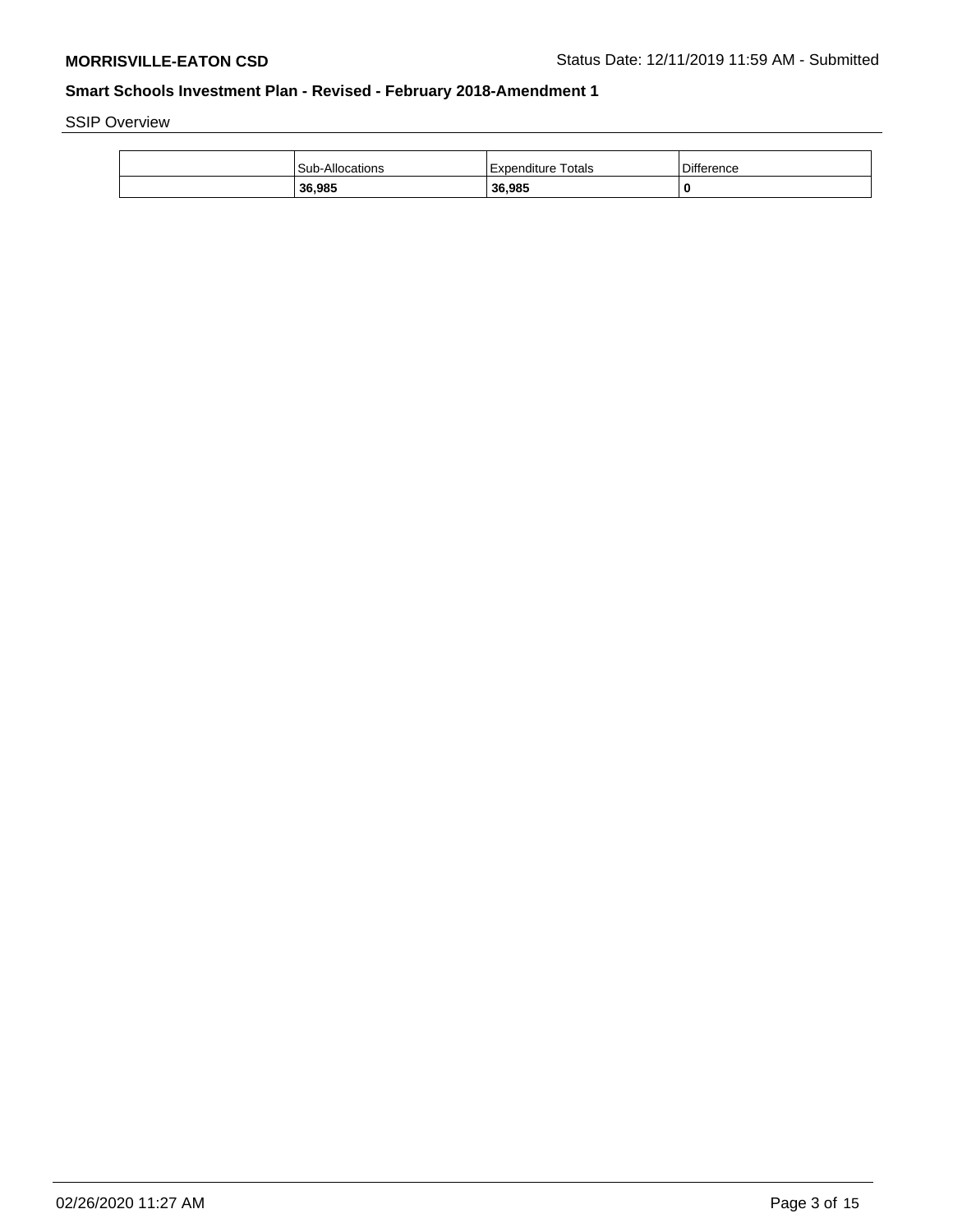School Connectivity

- **1. In order for students and faculty to receive the maximum benefit from the technology made available under the Smart Schools Bond Act, their school buildings must possess sufficient connectivity infrastructure to ensure that devices can be used during the school day. Smart Schools Investment Plans must demonstrate that:**
	- **• sufficient infrastructure that meets the Federal Communications Commission's 100 Mbps per 1,000 students standard currently exists in the buildings where new devices will be deployed, or**
	- **• is a planned use of a portion of Smart Schools Bond Act funds, or**
	- **• is under development through another funding source.**

**Smart Schools Bond Act funds used for technology infrastructure or classroom technology investments must increase the number of school buildings that meet or exceed the minimum speed standard of 100 Mbps per 1,000 students and staff within 12 months. This standard may be met on either a contracted 24/7 firm service or a "burstable" capability. If the standard is met under the burstable criteria, it must be:**

**1. Specifically codified in a service contract with a provider, and**

**2. Guaranteed to be available to all students and devices as needed, particularly during periods of high demand, such as computer-based testing (CBT) periods.**

**Please describe how your district already meets or is planning to meet this standard within 12 months of plan submission.**

(No Response)

**1a. If a district believes that it will be impossible to meet this standard within 12 months, it may apply for a waiver of this requirement, as described on the Smart Schools website. The waiver must be filed and approved by SED prior to submitting this survey.**

 $\Box$  By checking this box, you are certifying that the school district has an approved waiver of this requirement on file with the New York State Education Department.

**2. Connectivity Speed Calculator (Required). If the district currently meets the required speed, enter "Currently Met" in the last box: Expected Date When Required Speed Will be Met.**

|                  | l Number of     | Required Speed | Current Speed in | Expected Speed  | Expected Date                       |
|------------------|-----------------|----------------|------------------|-----------------|-------------------------------------|
|                  | <b>Students</b> | l in Mbps      | l Mbps           | Ito be Attained | When Required                       |
|                  |                 |                |                  |                 | Within 12 Months 1Speed Will be Met |
| Calculated Speed | (No Response)   | 0.00           | (No Response)    | (No Response)   | (No Response)                       |

### **3. Describe how you intend to use Smart Schools Bond Act funds for high-speed broadband and/or wireless connectivity projects in school buildings.**

Morrisville-Eaton was able to find alternative funding for a portion of the wireless network equipment, this equipment has been removed in the amendment. After contacting vendor we decided to move to a more modern access point than originally submitted, reflections to cost difference for theses AP's are show in the amendment. There has been an addition of ceiling mounting kits for the AP's reflected in amendment to provide a cleaner and efficient installation.

**4. Describe the linkage between the district's District Instructional Technology Plan and how the proposed projects will improve teaching and learning. (There should be a link between your response to this question and your responses to Question 1 in Section IV - NYSED Initiatives Alignment: "Explain how the district use of instructional technology will serve as a part of a comprehensive and sustained effort to support rigorous academic standards attainment and performance improvement for students."** 

**Your answer should also align with your answers to the questions in Section II - Strategic Technology Planning and the associated Action Steps in Section III - Action Plan.)**

(No Response)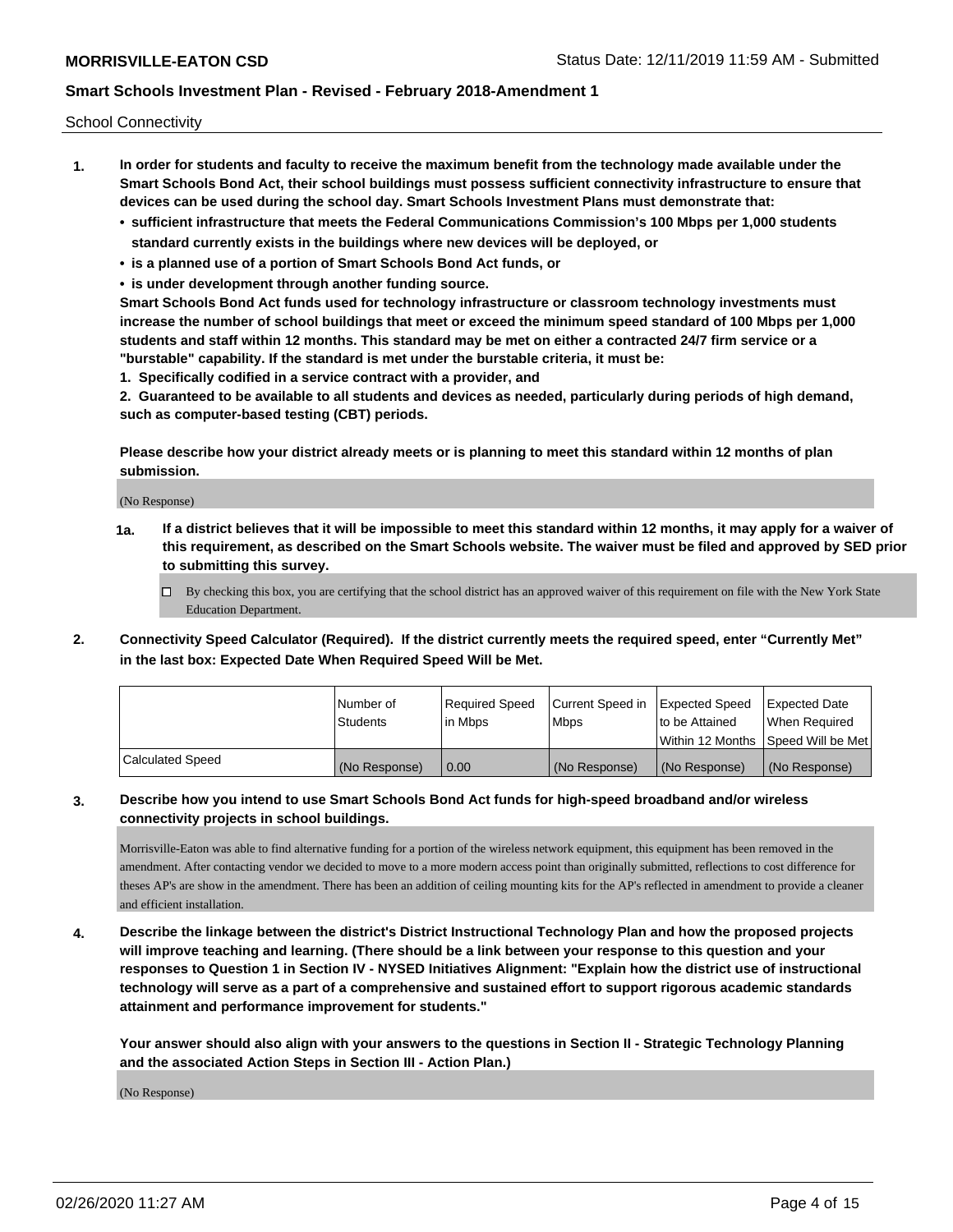School Connectivity

**5. If the district wishes to have students and staff access the Internet from wireless devices within the school building, or in close proximity to it, it must first ensure that it has a robust Wi-Fi network in place that has sufficient bandwidth to meet user demand.**

**Please describe how you have quantified this demand and how you plan to meet this demand.**

(No Response)

**6. Smart Schools plans with any expenditures in the School Connectivity category require a project number from the Office of Facilities Planning. Districts must submit an SSBA LOI and receive project numbers prior to submitting the SSIP. As indicated on the LOI, some projects may be eligible for a streamlined review and will not require a building permit.**

**Please indicate on a separate row each project number given to you by the Office of Facilities Planning.**

| Project Number        |  |
|-----------------------|--|
| 25-04-01-04-7-999-BA2 |  |

**7. Certain high-tech security and connectivity infrastructure projects may be eligible for an expedited review process as determined by the Office of Facilities Planning.**

**Was your project deemed eligible for streamlined review?**

Yes

- **7a. Districts that choose the Streamlined Review Process will be required to certify that they have reviewed all installations with their licensed architect or engineer of record and provide that person's name and license number. The licensed professional must review the products and proposed method of installation prior to implementation and review the work during and after completion in order to affirm that the work was codecompliant, if requested.**
	- I certify that I have reviewed all installations with a licensed architect or engineer of record.
- **8. Include the name and license number of the architect or engineer of record.**

| Name                 | License Number |
|----------------------|----------------|
| <b>Ashley McGraw</b> | 24017          |

**9. Public Expenditures – Loanable (Counts toward the nonpublic loan calculation)**

| Select the allowable expenditure type.      | <b>PUBLIC</b> Items to be | Quantity         | Cost Per Item    | <b>Total Cost</b> |
|---------------------------------------------|---------------------------|------------------|------------------|-------------------|
| Repeat to add another item under each type. | Purchased                 |                  |                  |                   |
| (No Response)                               | (No Response)             | (No<br>Response) | (No<br>Response) | 0.00              |
|                                             |                           |                  | 0.00             |                   |

#### **10. Public Expenditures – Non-Loanable (Does not count toward nonpublic loan calculation)**

| Select the allowable expenditure<br>type.<br>Repeat to add another item under<br>each type. | <b>PUBLIC</b> Items to be purchased        | Quantity | Cost per Item | <b>Total Cost</b> |
|---------------------------------------------------------------------------------------------|--------------------------------------------|----------|---------------|-------------------|
| Network/Access Costs                                                                        | Aruba 7205-K12-64 (US) K12 64 AP<br>Bundle | $-1$     | 10,248.00     | $-10,248.00$      |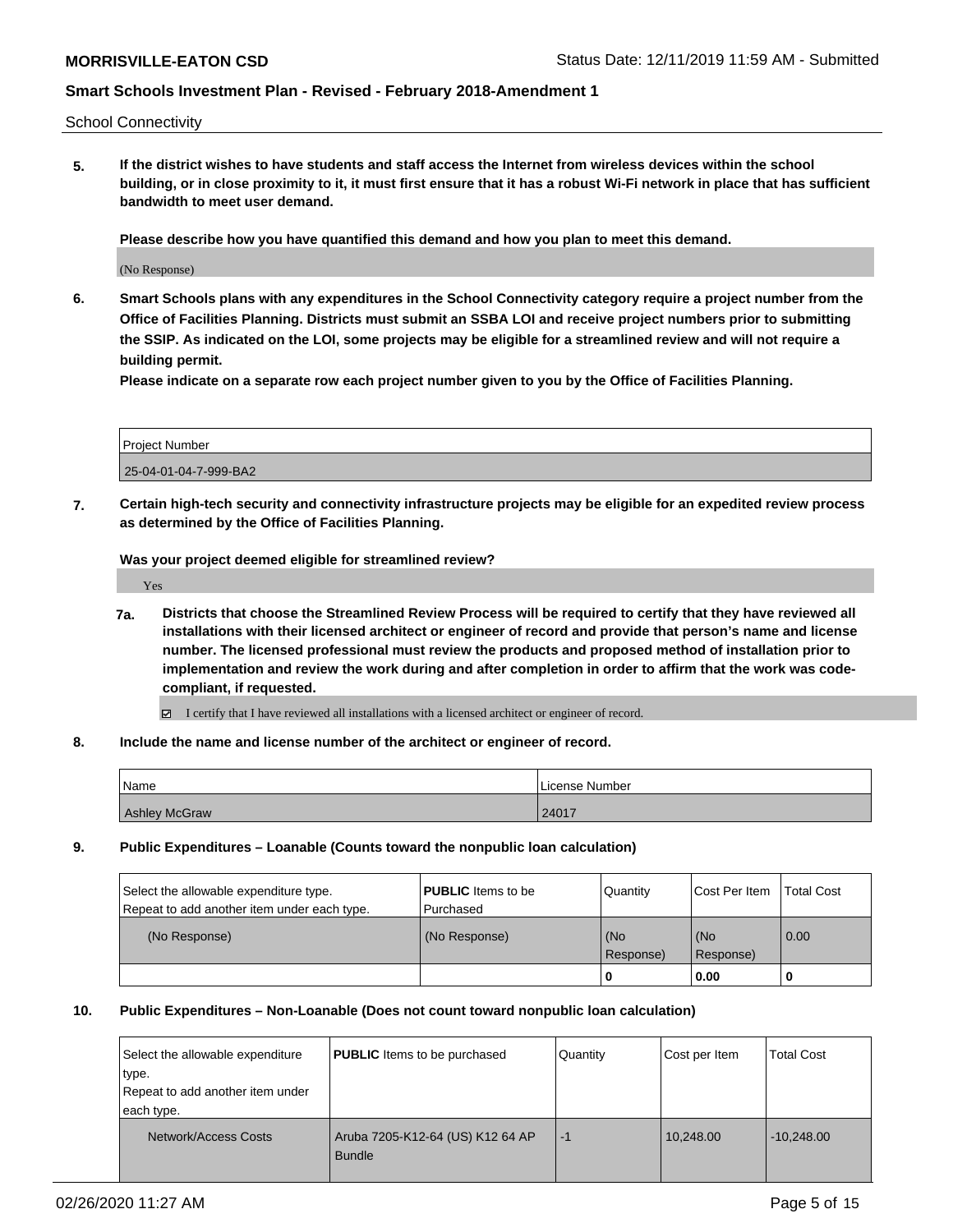# School Connectivity

| Select the allowable expenditure<br>type. | <b>PUBLIC</b> Items to be purchased                        | Quantity | Cost per Item | <b>Total Cost</b> |
|-------------------------------------------|------------------------------------------------------------|----------|---------------|-------------------|
| Repeat to add another item under          |                                                            |          |               |                   |
| each type.                                |                                                            |          |               |                   |
| Network/Access Costs                      | Aruba 7205 (US) Controller                                 | $-1$     | 6,498.00      | $-6,498.00$       |
| <b>Connections/Components</b>             | SFP+ Direct Attach 5M Cable                                | $-2$     | 112.50        | $-225.00$         |
| <b>Network/Access Costs</b>               | Aruba AP-315 Dual 2x2/4x4 802.11ac<br>AP                   | $-60$    | 497.50        | $-29,850.00$      |
| <b>Network/Access Costs</b>               | Aruba AP-345 Unified AP                                    | 40       | 642.00        | 25,680.00         |
| Connections/Components                    | AP-MNT-CM1 Metal AP Ceiling Rail<br>Mnt Kit                | 40       | 16.00         | 640.00            |
| <b>Professional Services</b>              | Install Support, Consulting and<br>configuration of system | $-4$     | 1,062.50      | $-4,250.00$       |
|                                           |                                                            | 12       | 19,076.50     | $-24,751$         |

## **11. Final 2014-15 BEDS Enrollment to calculate Nonpublic Sharing Requirement (no changes allowed.)**

|            | l Public Enrollment | Nonpublic Enrollment | 'Total Enrollment | Nonpublic Percentage |
|------------|---------------------|----------------------|-------------------|----------------------|
| Enrollment | 678                 |                      | 678.00            | 0.00                 |

### **12. Total Public Budget - Loanable (Counts toward the nonpublic loan calculation)**

|                                                 | <b>Public Allocations</b> | <b>Estimated Nonpublic Loan</b><br>Amount | <b>Estimated Total Sub-Allocations</b> |
|-------------------------------------------------|---------------------------|-------------------------------------------|----------------------------------------|
| Network/Access Costs                            | (No Response)             | 0.00                                      | 0.00                                   |
| School Internal Connections and I<br>Components | (No Response)             | 0.00                                      | 0.00                                   |
| Other                                           | (No Response)             | 0.00                                      | 0.00                                   |
| Totals:                                         | 0.00                      | 0                                         |                                        |

## **13. Total Public Budget – Non-Loanable (Does not count toward the nonpublic loan calculation)**

|                                            | Sub-          |
|--------------------------------------------|---------------|
|                                            | Allocation    |
| Network/Access Costs                       | $-20,916.00$  |
| <b>Outside Plant Costs</b>                 | (No Response) |
| School Internal Connections and Components | 415.00        |
| <b>Professional Services</b>               | $-4,250.00$   |
| Testing                                    | (No Response) |
| <b>Other Upfront Costs</b>                 | (No Response) |
| <b>Other Costs</b>                         | (No Response) |
| Totals:                                    | $-24,751.00$  |

# **14. School Connectivity Totals**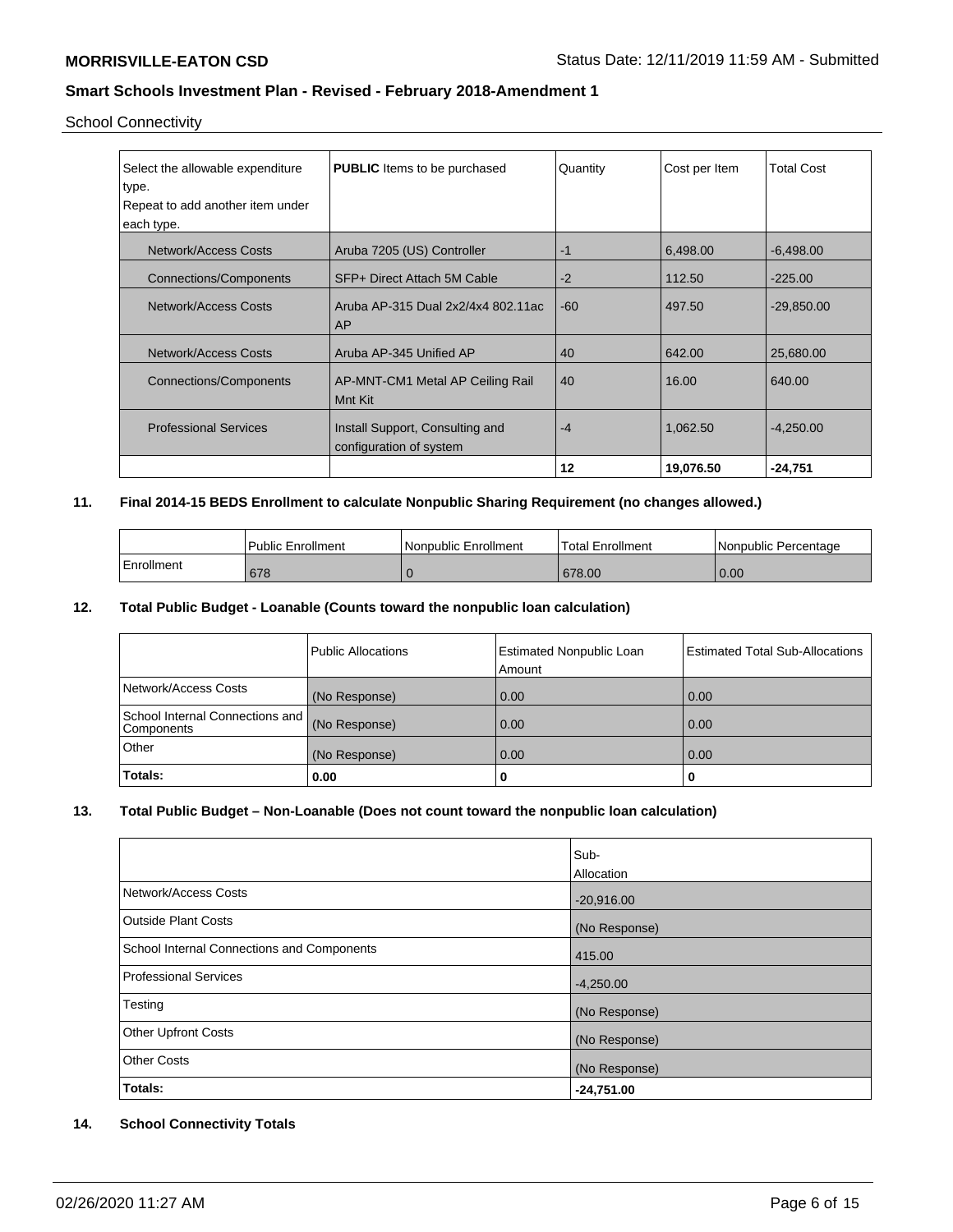School Connectivity

|                          | Total Sub-Allocations |
|--------------------------|-----------------------|
| Total Loanable Items     | $\overline{0.00}$     |
| Total Non-Ioanable Items | $-24,751.00$          |
| <b>Totals:</b>           | -24,751               |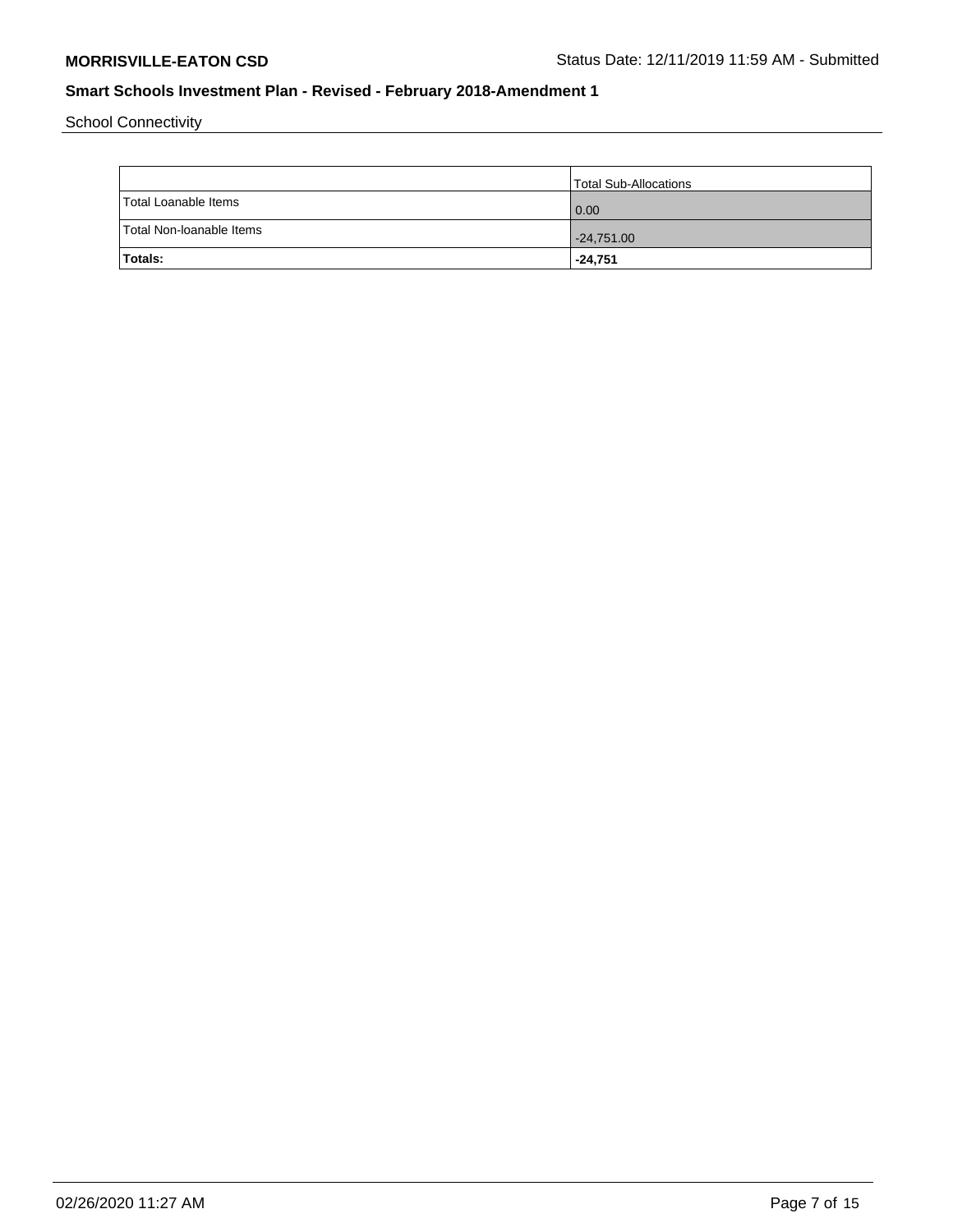Community Connectivity (Broadband and Wireless)

**1. Describe how you intend to use Smart Schools Bond Act funds for high-speed broadband and/or wireless connectivity projects in the community.**

(No Response)

**2. Please describe how the proposed project(s) will promote student achievement and increase student and/or staff access to the Internet in a manner that enhances student learning and/or instruction outside of the school day and/or school building.**

(No Response)

**3. Community connectivity projects must comply with all the necessary local building codes and regulations (building and related permits are not required prior to plan submission).**

 $\Box$  I certify that we will comply with all the necessary local building codes and regulations.

**4. Please describe the physical location of the proposed investment.**

(No Response)

**5. Please provide the initial list of partners participating in the Community Connectivity Broadband Project, along with their Federal Tax Identification (Employer Identification) number.**

| <b>Project Partners</b> | l Federal ID # |
|-------------------------|----------------|
| (No Response)           | (No Response)  |

**6. Please detail the type, quantity, per unit cost and total cost of the eligible items under each sub-category.**

| Select the allowable expenditure | Item to be purchased | Quantity      | Cost per Item | <b>Total Cost</b> |
|----------------------------------|----------------------|---------------|---------------|-------------------|
| type.                            |                      |               |               |                   |
| Repeat to add another item under |                      |               |               |                   |
| each type.                       |                      |               |               |                   |
| (No Response)                    | (No Response)        | (No Response) | (No Response) | 0.00              |
|                                  |                      | o             | 0.00          |                   |

**7. If you are submitting an allocation for Community Connectivity, complete this table.**

**Note that the calculated Total at the bottom of the table must equal the Total allocation for this category that you entered in the SSIP Overview overall budget.**

|                                    | Sub-Allocation |
|------------------------------------|----------------|
| Network/Access Costs               | (No Response)  |
| Outside Plant Costs                | (No Response)  |
| <b>Tower Costs</b>                 | (No Response)  |
| <b>Customer Premises Equipment</b> | (No Response)  |
| <b>Professional Services</b>       | (No Response)  |
| Testing                            | (No Response)  |
| <b>Other Upfront Costs</b>         | (No Response)  |
| <b>Other Costs</b>                 | (No Response)  |
| Totals:                            | 0.00           |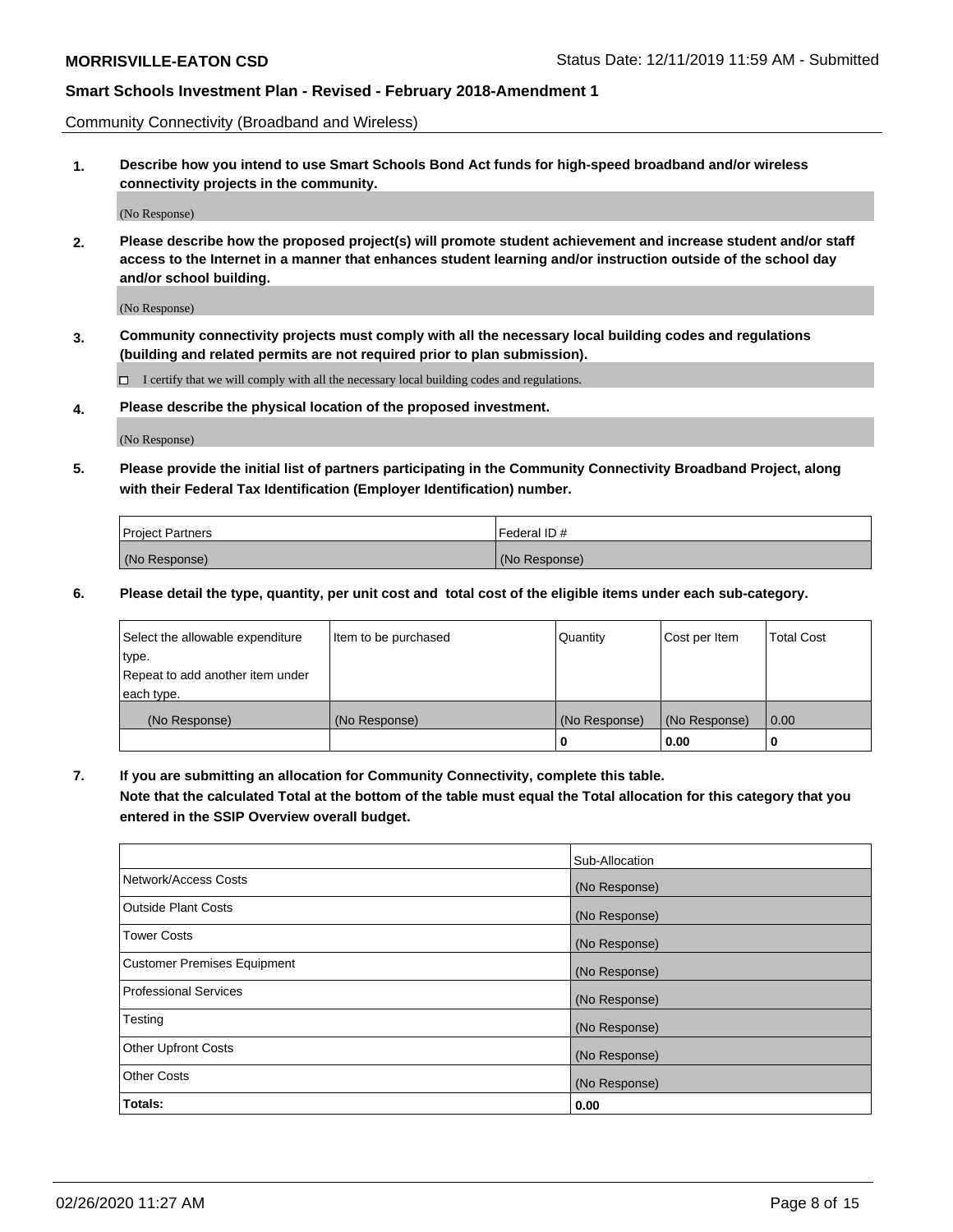### Classroom Learning Technology

**1. In order for students and faculty to receive the maximum benefit from the technology made available under the Smart Schools Bond Act, their school buildings must possess sufficient connectivity infrastructure to ensure that devices can be used during the school day. Smart Schools Investment Plans must demonstrate that sufficient infrastructure that meets the Federal Communications Commission's 100 Mbps per 1,000 students standard currently exists in the buildings where new devices will be deployed, or is a planned use of a portion of Smart Schools Bond Act funds, or is under development through another funding source. Smart Schools Bond Act funds used for technology infrastructure or classroom technology investments must increase the number of school buildings that meet or exceed the minimum speed standard of 100 Mbps per 1,000 students and staff within 12 months. This standard may be met on either a contracted 24/7 firm service or a**

**"burstable" capability. If the standard is met under the burstable criteria, it must be:**

**1. Specifically codified in a service contract with a provider, and**

**2. Guaranteed to be available to all students and devices as needed, particularly during periods of high demand, such as computer-based testing (CBT) periods.**

**Please describe how your district already meets or is planning to meet this standard within 12 months of plan submission.**

(No Response)

- **1a. If a district believes that it will be impossible to meet this standard within 12 months, it may apply for a waiver of this requirement, as described on the Smart Schools website. The waiver must be filed and approved by SED prior to submitting this survey.**
	- By checking this box, you are certifying that the school district has an approved waiver of this requirement on file with the New York State Education Department.
- **2. Connectivity Speed Calculator (Required). If the district currently meets the required speed, enter "Currently Met" in the last box: Expected Date When Required Speed Will be Met.**

|                  | l Number of     | Required Speed | Current Speed in | <b>Expected Speed</b> | <b>Expected Date</b>                |
|------------------|-----------------|----------------|------------------|-----------------------|-------------------------------------|
|                  | <b>Students</b> | l in Mbps      | l Mbps           | to be Attained        | When Required                       |
|                  |                 |                |                  |                       | Within 12 Months  Speed Will be Met |
| Calculated Speed | (No Response)   | 0.00           | (No Response)    | l (No Response)       | (No Response)                       |

**3. If the district wishes to have students and staff access the Internet from wireless devices within the school building, or in close proximity to it, it must first ensure that it has a robust Wi-Fi network in place that has sufficient bandwidth to meet user demand.**

**Please describe how you have quantified this demand and how you plan to meet this demand.**

(No Response)

**4. All New York State public school districts are required to complete and submit an Instructional Technology Plan survey to the New York State Education Department in compliance with Section 753 of the Education Law and per Part 100.12 of the Commissioner's Regulations.**

**Districts that include educational technology purchases as part of their Smart Schools Investment Plan must have a submitted and approved Instructional Technology Plan survey on file with the New York State Education Department.**

By checking this box, you are certifying that the school district has an approved Instructional Technology Plan survey on file with the New York State Education Department.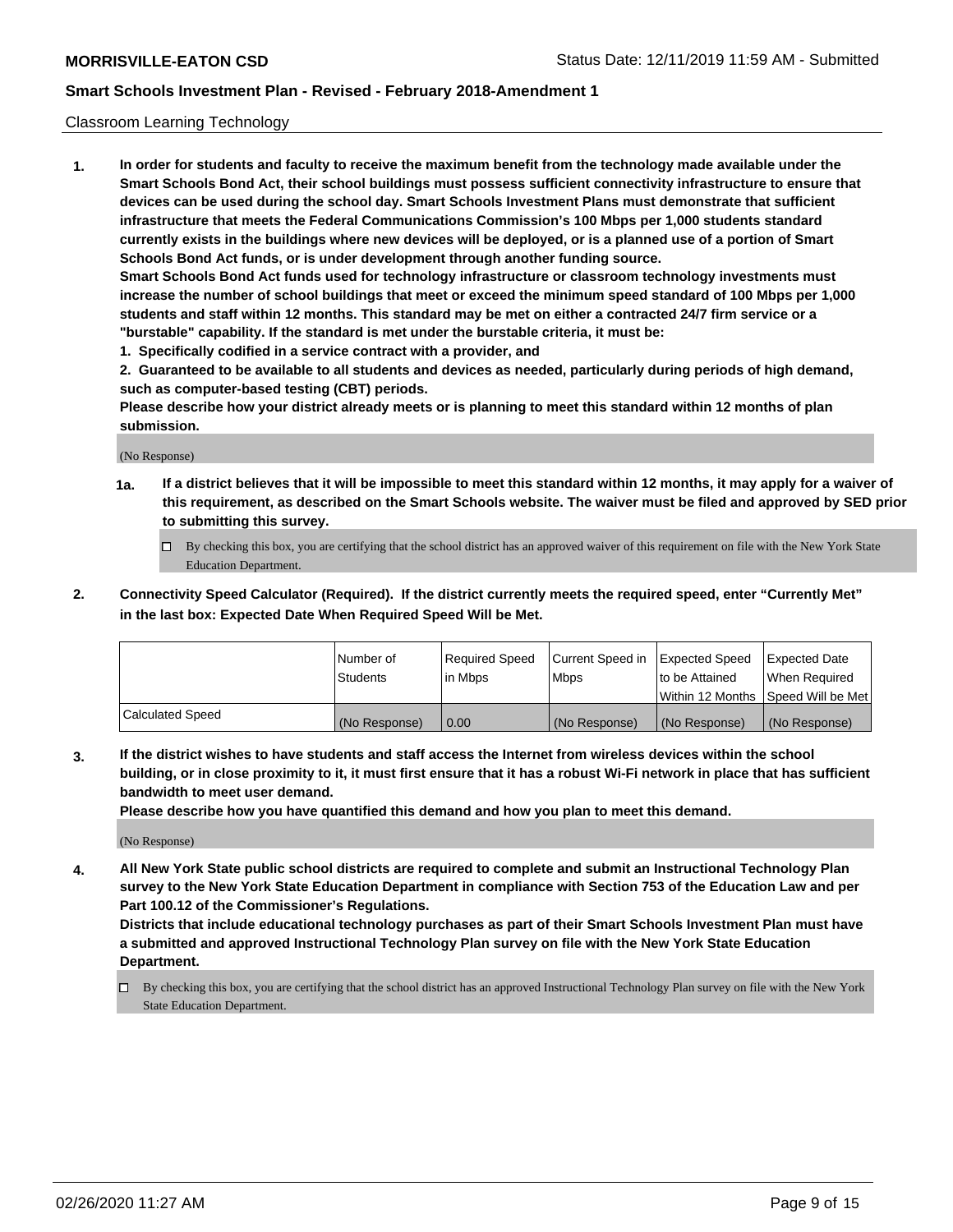### Classroom Learning Technology

**5. Describe the devices you intend to purchase and their compatibility with existing or planned platforms or systems. Specifically address the adequacy of each facility's electrical, HVAC and other infrastructure necessary to install and support the operation of the planned technology.**

Morrisville-Eaton has source funding for part of the originally submitted Classroom Learning Technology items, These items are reflected in the amendment. Pricing changes for several of the items originally submitted are reflected in the amendment also. Morrisville-Eaton has decided to change the carts originally selected and add additional carts for use with the classroom learning technology these carts are categorized as Other Costs and include charging carts for both iPads and Laptops. Further, we have added an Epson Powerlite Pilot 3 unit to each of the Interactive Whiteboards to make operation easier for the users of this equipment. Models for the laptop computers have change and changes are reflected in price for those line items.

- **6. Describe how the proposed technology purchases will:**
	- **> enhance differentiated instruction;**
	- **> expand student learning inside and outside the classroom;**
	- **> benefit students with disabilities and English language learners; and**
	- **> contribute to the reduction of other learning gaps that have been identified within the district.**

**The expectation is that districts will place a priority on addressing the needs of students who struggle to succeed in a rigorous curriculum. Responses in this section should specifically address this concern and align with the district's Instructional Technology Plan (in particular Question 2 of E. Curriculum and Instruction: "Does the district's instructional technology plan address the needs of students with disabilities to ensure equitable access to instruction, materials and assessments?" and Question 3 of the same section: "Does the district's instructional technology plan address the provision of assistive technology specifically for students with disabilities to ensure access to and participation in the general curriculum?")**

**In addition, describe how the district ensures equitable access to instruction, materials and assessments and participation in the general curriculum for both SWD and English Language Learners/Multilingual Learners (ELL/MLL) students.**

(No Response)

**7. Where appropriate, describe how the proposed technology purchases will enhance ongoing communication with parents and other stakeholders and help the district facilitate technology-based regional partnerships, including distance learning and other efforts.**

(No Response)

**8. Describe the district's plan to provide professional development to ensure that administrators, teachers and staff can employ the technology purchased to enhance instruction successfully.**

**Note: This response should be aligned and expanded upon in accordance with your district's response to Question 1 of F. Professional Development of your Instructional Technology Plan: "Please provide a summary of professional development offered to teachers and staff, for the time period covered by this plan, to support technology to enhance teaching and learning. Please include topics, audience and method of delivery within your summary."**

(No Response)

- **9. Districts must contact one of the SUNY/CUNY teacher preparation programs listed on the document on the left side of the page that supplies the largest number of the district's new teachers to request advice on innovative uses and best practices at the intersection of pedagogy and educational technology.**
	- By checking this box, you certify that you have contacted the SUNY/CUNY teacher preparation program that supplies the largest number of your new teachers to request advice on these issues.
	- **9a. Please enter the name of the SUNY or CUNY Institution that you contacted.**

SUNY Cortland

**9b. Enter the primary Institution phone number.**

607-753-5431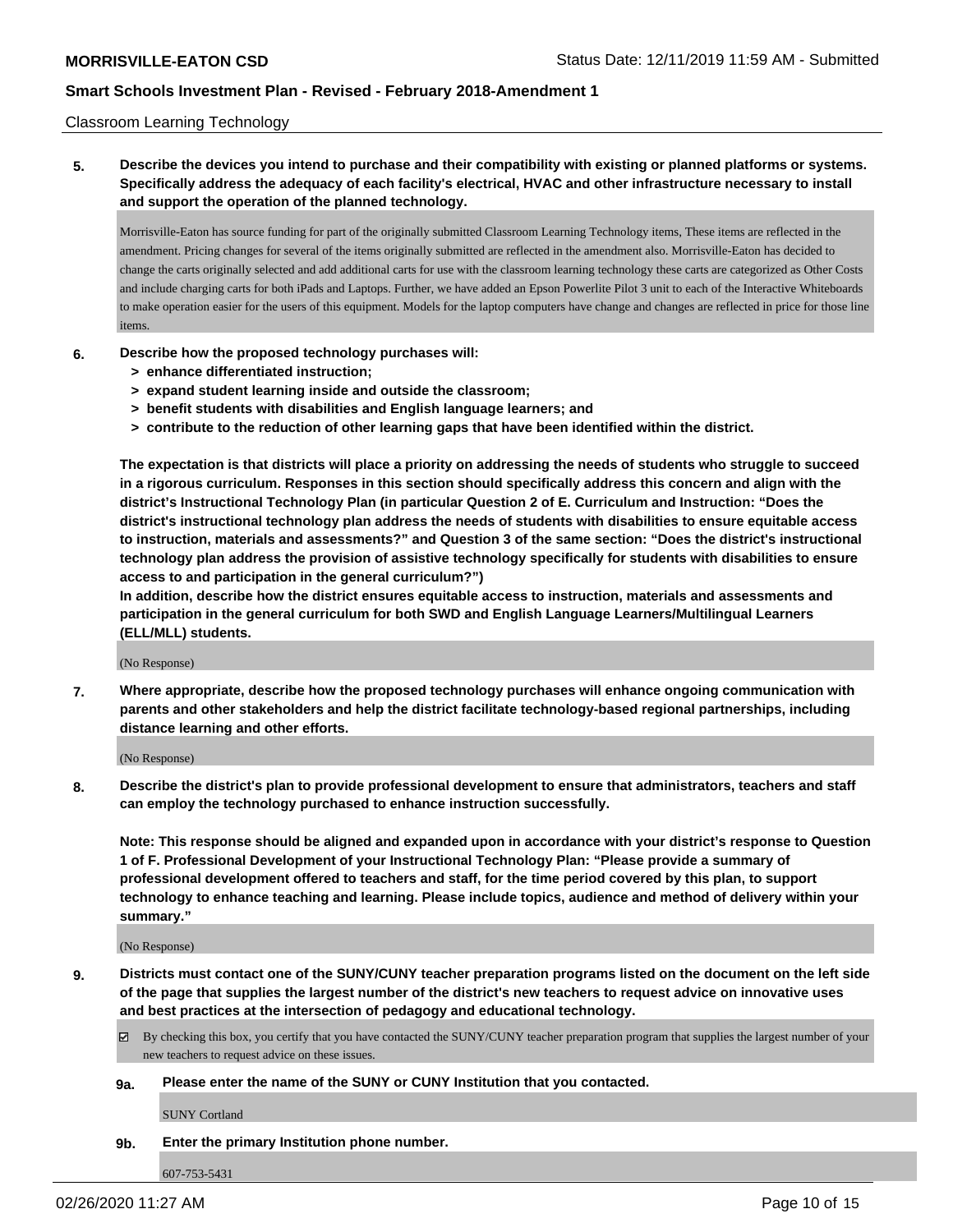#### Classroom Learning Technology

**9c. Enter the name of the contact person with whom you consulted and/or will be collaborating with on innovative uses of technology and best practices.**

Andrea Lachance, Dean of Teacher Education

**10. To ensure the sustainability of technology purchases made with Smart Schools funds, districts must demonstrate a long-term plan to maintain and replace technology purchases supported by Smart Schools Bond Act funds. This sustainability plan shall demonstrate a district's capacity to support recurring costs of use that are ineligible for Smart Schools Bond Act funding such as device maintenance, technical support, Internet and wireless fees, maintenance of hotspots, staff professional development, building maintenance and the replacement of incidental items. Further, such a sustainability plan shall include a long-term plan for the replacement of purchased devices and equipment at the end of their useful life with other funding sources.**

By checking this box, you certify that the district has a sustainability plan as described above.

**11. Districts must ensure that devices purchased with Smart Schools Bond funds will be distributed, prepared for use, maintained and supported appropriately. Districts must maintain detailed device inventories in accordance with generally accepted accounting principles.**

By checking this box, you certify that the district has a distribution and inventory management plan and system in place.

**12. Please detail the type, quantity, per unit cost and total cost of the eligible items under each sub-category.**

| Select the allowable expenditure<br>type.<br>Repeat to add another item under<br>each type. | Item to be Purchased                                             | Quantity | Cost per Item | <b>Total Cost</b> |
|---------------------------------------------------------------------------------------------|------------------------------------------------------------------|----------|---------------|-------------------|
| <b>Other Costs</b>                                                                          | Da-Lite Contour Electric Wide format<br><b>Projection Screen</b> | $-1$     | 1,824.00      | $-1,824.00$       |
| <b>Other Costs</b>                                                                          | Epson Powerlite 675W WXGA LCD<br><b>Projection Display</b>       | $-1$     | 1.090.00      | $-1.090.00$       |
| <b>Other Costs</b>                                                                          | Epson ELPMB46 Wall mount for<br>Powerlite 685w                   | $-1$     | 100.00        | $-100.00$         |
| Interactive Whiteboards                                                                     | Epson Projection Screen V12H831000                               | 46       | 20.00         | 920.00            |
| Interactive Whiteboards                                                                     | Epson Powerlite Pilot 3                                          | 46       | 195.00        | 8,970.00          |
| <b>Laptop Computers</b>                                                                     | Lenovo Windows 10 Laptop Grades 3-<br>12                         | 500      | 61.00         | 30,500.00         |
| <b>Other Costs</b>                                                                          | <b>Protective iPad Case</b>                                      | 150      | $-5.00$       | $-750.00$         |
| <b>Other Costs</b>                                                                          | <b>Bretford CoreX TCOREX24-Cart</b>                              | $-15$    | 1,350.00      | $-20,250.00$      |
| <b>Other Costs</b>                                                                          | <b>Bretford Powersync Carts for iPad</b>                         | 9        | 1,950.00      | 17,550.00         |
| <b>Other Costs</b>                                                                          | Bretford Cube 36 Unit USB-C<br>Charging Cart for Laptops         | 18       | 1,650.00      | 29,700.00         |
| <b>Desktop Computers</b>                                                                    | Lenovo Desktop                                                   | 30       | 16.00         | 480.00            |
| <b>Desktop Computers</b>                                                                    | Lenovo Monitor                                                   | 30       | 6.00          | 180.00            |
| <b>Other Costs</b>                                                                          | Apple TV for Classrooms                                          | 85       | $-30.00$      | $-2,550.00$       |
|                                                                                             |                                                                  | 896      | 8,227.00      | 61,736            |

**13. Final 2014-15 BEDS Enrollment to calculate Nonpublic Sharing Requirement (no changes allowed.)**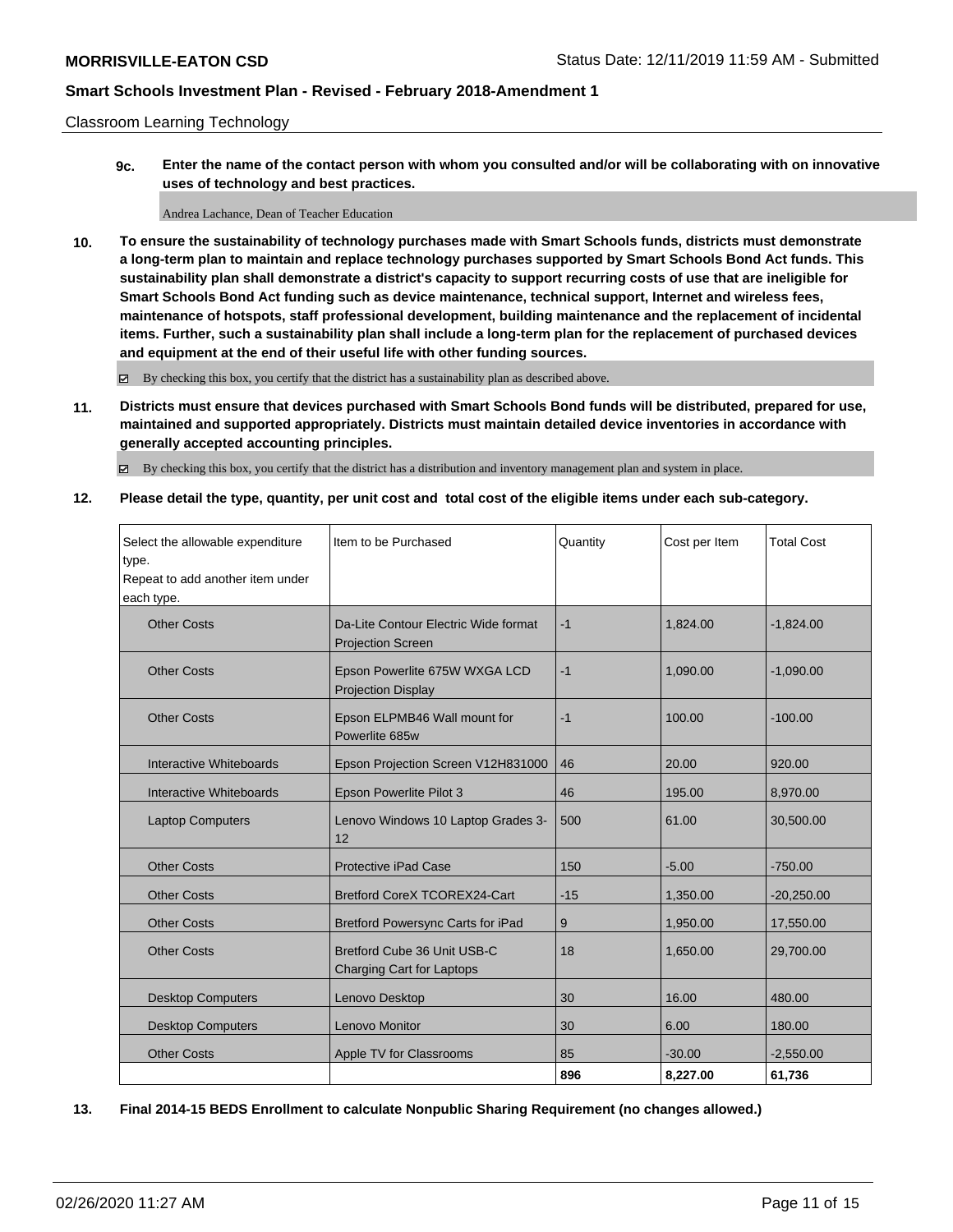Classroom Learning Technology

|            | l Public Enrollment | Nonpublic Enrollment | <b>Total Enrollment</b> | Nonpublic<br>Percentage |
|------------|---------------------|----------------------|-------------------------|-------------------------|
| Enrollment | 678                 |                      | 678.00                  | 0.00                    |

## **14. If you are submitting an allocation for Classroom Learning Technology complete this table.**

|                          | Public School Sub-Allocation | <b>Estimated Nonpublic Loan</b><br>Amount<br>(Based on Percentage Above) | <b>Estimated Total Public and</b><br>Nonpublic Sub-Allocation |
|--------------------------|------------------------------|--------------------------------------------------------------------------|---------------------------------------------------------------|
| Interactive Whiteboards  | 9,890.00                     | 0.00                                                                     | 9,890.00                                                      |
| <b>Computer Servers</b>  | 0.00                         | 0.00                                                                     | 0.00                                                          |
| <b>Desktop Computers</b> | 660.00                       | 0.00                                                                     | 660.00                                                        |
| <b>Laptop Computers</b>  | 30,500.00                    | 0.00                                                                     | 30,500.00                                                     |
| <b>Tablet Computers</b>  | 0.00                         | 0.00                                                                     | 0.00                                                          |
| <b>Other Costs</b>       | 20,686.00                    | 0.00                                                                     | 20,686.00                                                     |
| Totals:                  | 61,736.00                    | 0                                                                        | 61,736                                                        |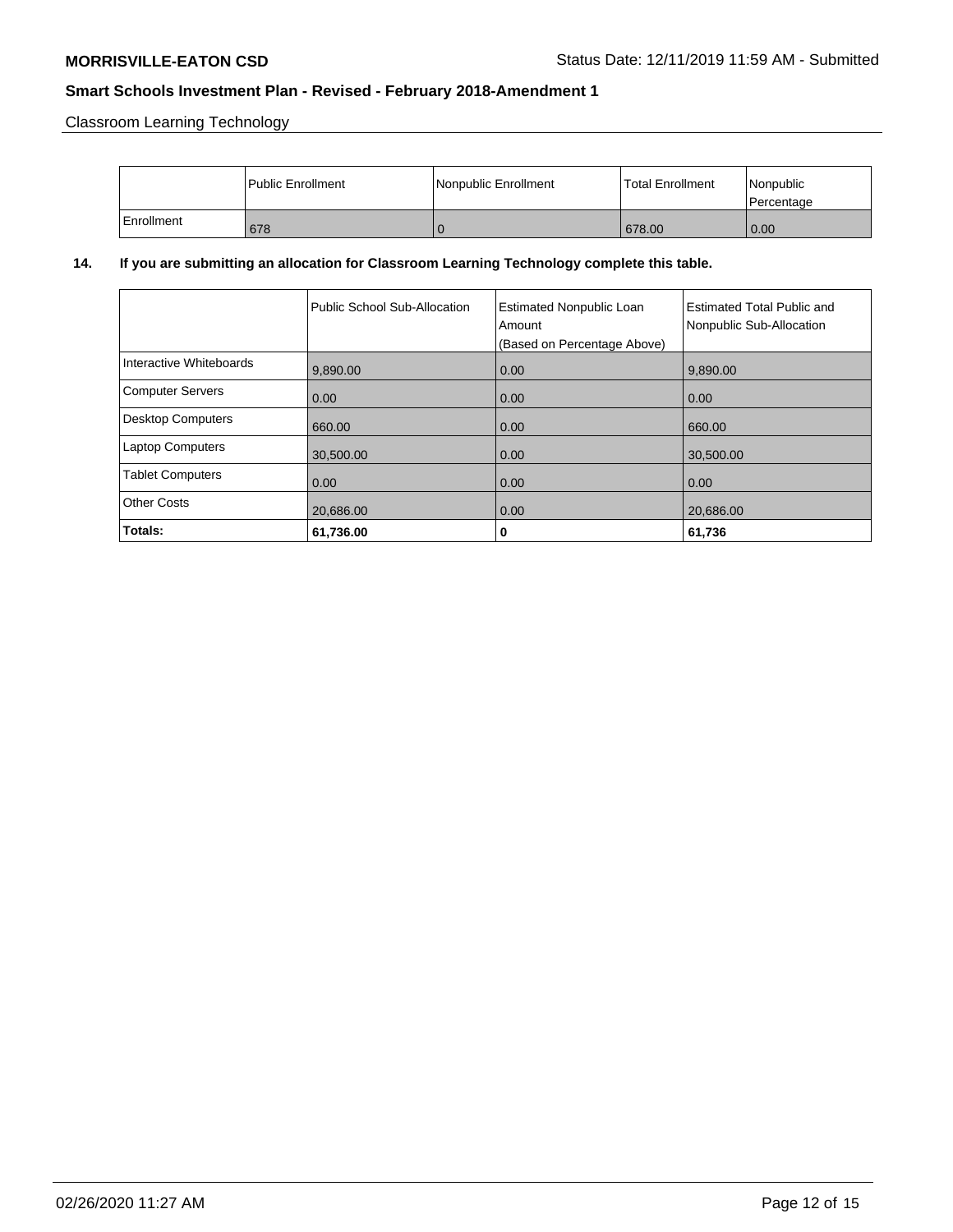#### Pre-Kindergarten Classrooms

**1. Provide information regarding how and where the district is currently serving pre-kindergarten students and justify the need for additional space with enrollment projections over 3 years.**

(No Response)

- **2. Describe the district's plan to construct, enhance or modernize education facilities to accommodate prekindergarten programs. Such plans must include:**
	- **Specific descriptions of what the district intends to do to each space;**
	- **An affirmation that new pre-kindergarten classrooms will contain a minimum of 900 square feet per classroom;**
	- **The number of classrooms involved;**
	- **The approximate construction costs per classroom; and**
	- **Confirmation that the space is district-owned or has a long-term lease that exceeds the probable useful life of the improvements.**

(No Response)

**3. Smart Schools Bond Act funds may only be used for capital construction costs. Describe the type and amount of additional funds that will be required to support ineligible ongoing costs (e.g. instruction, supplies) associated with any additional pre-kindergarten classrooms that the district plans to add.**

(No Response)

**4. All plans and specifications for the erection, repair, enlargement or remodeling of school buildings in any public school district in the State must be reviewed and approved by the Commissioner. Districts that plan capital projects using their Smart Schools Bond Act funds will undergo a Preliminary Review Process by the Office of Facilities Planning.**

**Please indicate on a separate row each project number given to you by the Office of Facilities Planning.**

| Project Number |  |
|----------------|--|
| (No Response)  |  |
|                |  |

**5. Please detail the type, quantity, per unit cost and total cost of the eligible items under each sub-category.**

| Select the allowable expenditure | Item to be purchased | Quantity      | Cost per Item | <b>Total Cost</b> |
|----------------------------------|----------------------|---------------|---------------|-------------------|
| type.                            |                      |               |               |                   |
| Repeat to add another item under |                      |               |               |                   |
| each type.                       |                      |               |               |                   |
| (No Response)                    | (No Response)        | (No Response) | (No Response) | 0.00              |
|                                  |                      | U             | 0.00          |                   |

**6. If you have made an allocation for Pre-Kindergarten Classrooms, complete this table. Note that the calculated Total at the bottom of the table must equal the Total allocation for this category that you entered in the SSIP Overview overall budget.**

|                                          | Sub-Allocation |
|------------------------------------------|----------------|
| Construct Pre-K Classrooms               | (No Response)  |
| Enhance/Modernize Educational Facilities | (No Response)  |
| <b>Other Costs</b>                       | (No Response)  |
| Totals:                                  | 0.00           |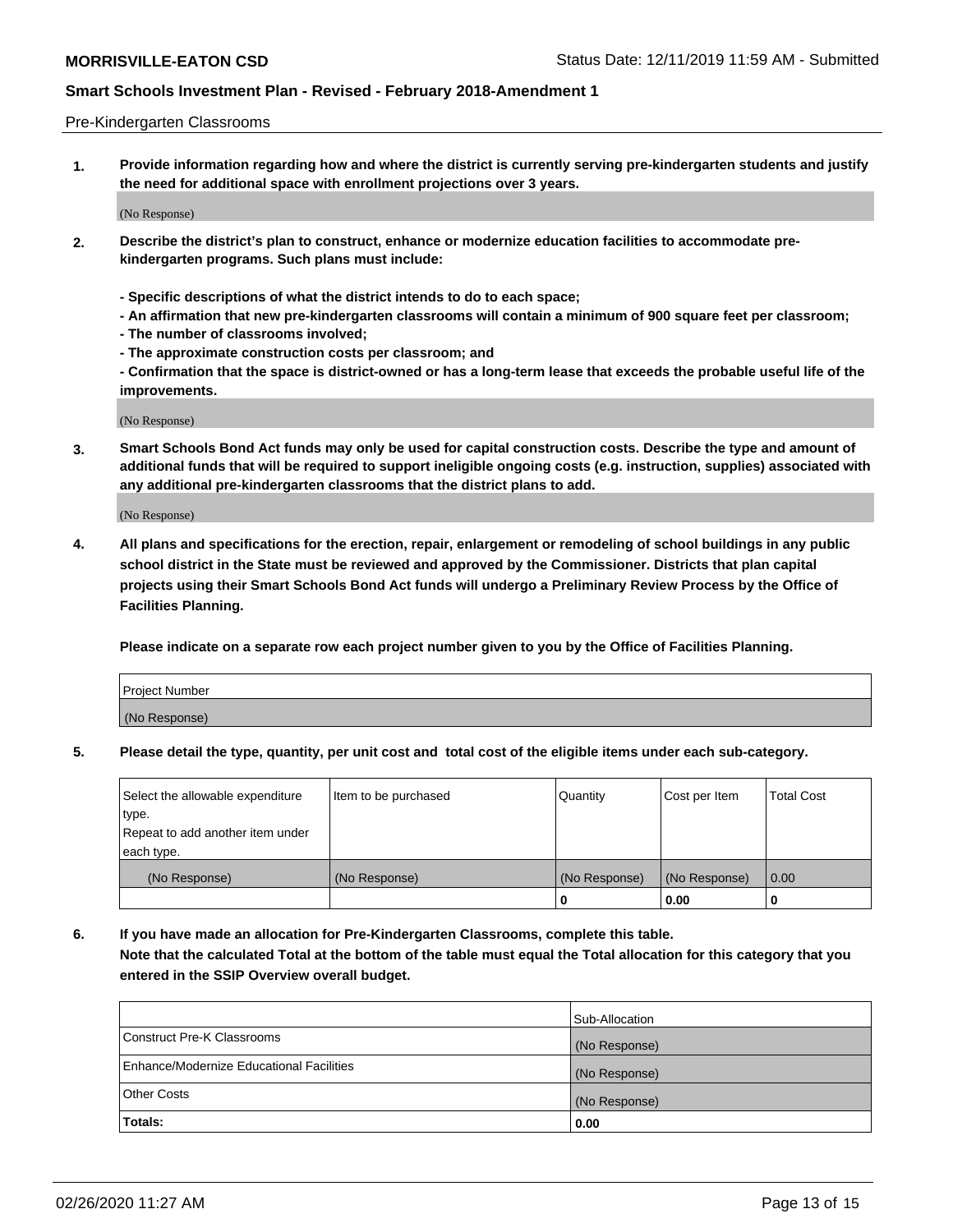Replace Transportable Classrooms

**1. Describe the district's plan to construct, enhance or modernize education facilities to provide high-quality instructional space by replacing transportable classrooms.**

(No Response)

**2. All plans and specifications for the erection, repair, enlargement or remodeling of school buildings in any public school district in the State must be reviewed and approved by the Commissioner. Districts that plan capital projects using their Smart Schools Bond Act funds will undergo a Preliminary Review Process by the Office of Facilities Planning.**

**Please indicate on a separate row each project number given to you by the Office of Facilities Planning.**

| Project Number |  |
|----------------|--|
|                |  |
| (No Response)  |  |

**3. For large projects that seek to blend Smart Schools Bond Act dollars with other funds, please note that Smart Schools Bond Act funds can be allocated on a pro rata basis depending on the number of new classrooms built that directly replace transportable classroom units.**

**If a district seeks to blend Smart Schools Bond Act dollars with other funds describe below what other funds are being used and what portion of the money will be Smart Schools Bond Act funds.**

(No Response)

**4. Please detail the type, quantity, per unit cost and total cost of the eligible items under each sub-category.**

| Select the allowable expenditure | Item to be purchased | Quantity      | Cost per Item | Total Cost |
|----------------------------------|----------------------|---------------|---------------|------------|
| ∣type.                           |                      |               |               |            |
| Repeat to add another item under |                      |               |               |            |
| each type.                       |                      |               |               |            |
| (No Response)                    | (No Response)        | (No Response) | (No Response) | 0.00       |
|                                  |                      | u             | 0.00          |            |

**5. If you have made an allocation for Replace Transportable Classrooms, complete this table. Note that the calculated Total at the bottom of the table must equal the Total allocation for this category that you entered in the SSIP Overview overall budget.**

|                                                | Sub-Allocation |
|------------------------------------------------|----------------|
| Construct New Instructional Space              | (No Response)  |
| Enhance/Modernize Existing Instructional Space | (No Response)  |
| Other Costs                                    | (No Response)  |
| Totals:                                        | 0.00           |